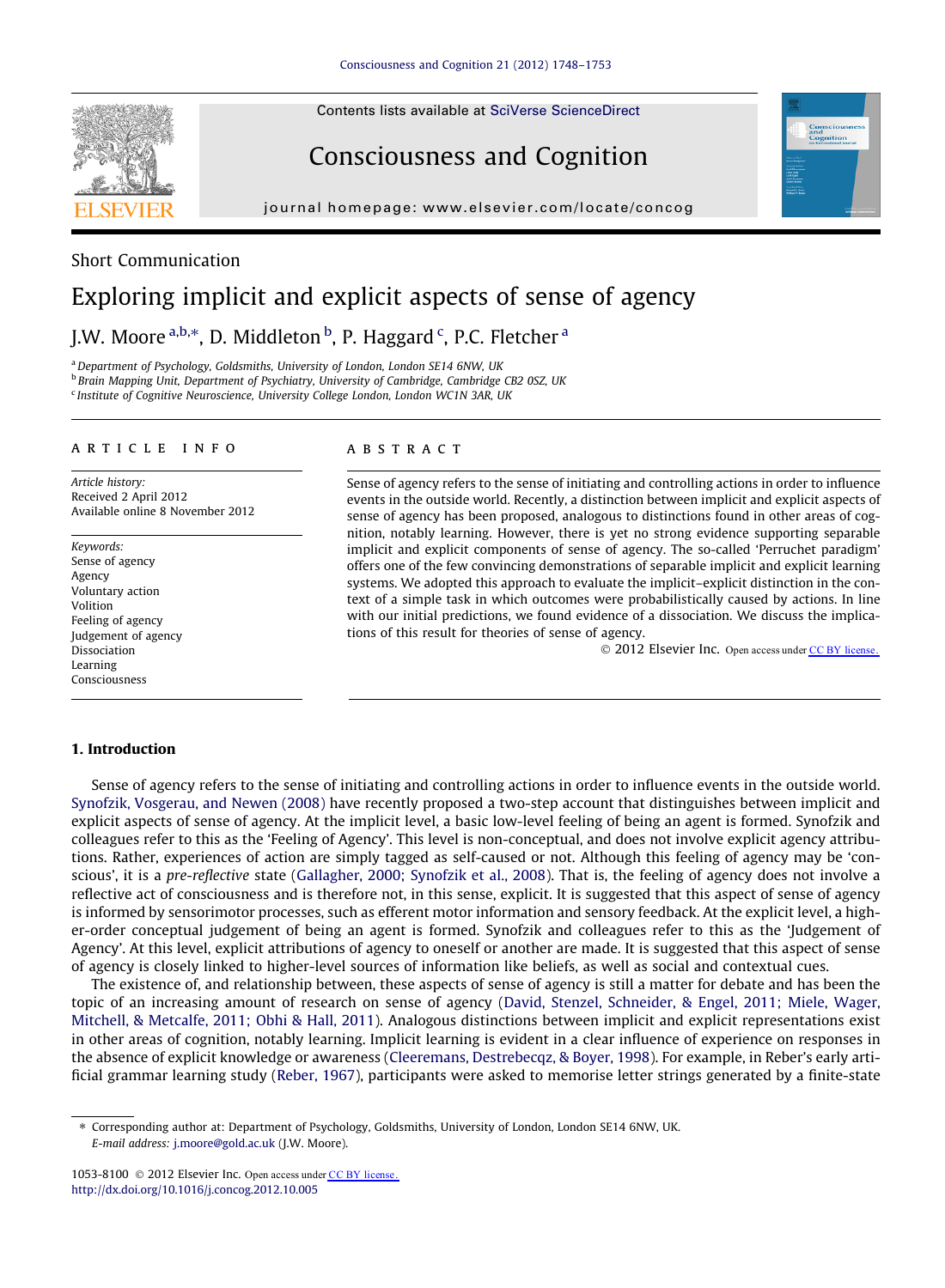grammar. Following this memorisation stage, participants were told that these letter strings followed a grammatical rule and they would now have to classify new letter strings as grammatical or not. Reber found that whilst participants were able to correctly classify these new strings at a level significantly above chance, they were unable to correctly describe the grammatical rules that generated them. Despite evidence such as this, the distinction between implicit and explicit learning systems remains controversial, with some authors suggesting that the evidence for implicit learning is weak at best [\(Shanks, 2010](#page-5-0)).

A paradigm developed by Perruchet and colleagues offers a rigorous way of experimentally scrutinising this possible dissociation between implicit and explicit learning systems ([Perruchet, 1985; Perruchet, Cleeremans, & Destrebecqz, 2006](#page-5-0)). Briefly, implicit and explicit measures of learning and prediction are pitted against each other in the context of a probabilistic learning task. In this task there is a probabilistic relationship between two events (E1 and E2). After a run of trials in which E1 is followed by E2, explicit measures of learning show a decrease in the strength of E2 prediction, consistent with the gambler's fallacy. That is, people increasingly expect an event that has not occurred for some time (in this case, E1 in the absence of E2). On the other hand, implicit measures (such as reaction times, [Perruchet et al. \(2006\)](#page-5-0); or eye-blink conditioning, [Perruchet \(1985\)](#page-5-0)) show the reverse effect of repeated E1–E2 pairing, namely an increase in the strength of E2 prediction, consistent with the recency effect. Thus, on the critical trials following repeated E1–E2 pairings, explicit judgement suggests that E2 is not predicted, while implicit learning suggests that it is. This dissociation between implicit and explicit measures of prediction (depicted in Fig. 1) provides strong evidence for the existence of separable learning systems.

Previous experimental and theoretical work has highlighted the importance of learning and prediction for sense of agency ([Blakemore, Wolpert, & Frith, 2002; Moore & Haggard, 2008\)](#page-5-0). Moreover, at the implicit level, this learning is thought to operate according to basic associative learning principles ([Moore, Dickinson, & Fletcher, 2011](#page-5-0)). Given this, and the putative distinction between implicit and explicit aspects of sense of agency described above, the present study took its inspiration from Perruchet's dissociation approach. Our implicit measure was based upon the intentional binding paradigm. Intentional binding refers to the compression in the perceived duration of an interval between a movement and its consequence when that movement is under one's own voluntary control ([Haggard, Clark, & Kalogeras, 2002; Moore & Obhi, 2012](#page-5-0)). In the standard version of this paradigm, participants judge the onset of either voluntary actions (a key press) or the onset of a sensory event (a tone) presented 250 ms after the action. The perceived onset of the action is shifted later in time relative to the perceived onset of actions in a baseline condition in which the action does not produce a tone. Furthermore, the perceived onset of the tone is shifted earlier in time relative to the perceived onset of tones in a baseline condition in which the tone is presented without action. This binding effect is specific to voluntary action. When an action is passively induced, participants do not show any binding (in fact, there is a reversal of this effect). On this basis it was suggested that intentional binding is an implicit marker of sense of agency. There is now considerable evidence supporting this view [\(Moore & Haggard, 2010; Moore & Obhi, 2012](#page-5-0)).

In the present experiment there was a probabilistic relationship between a key press and a tone outcome. Following the standard Perruchet paradigm (e.g. [Perruchet et al., 2006](#page-5-0)), the tone outcome occurred on 50% of trials at random. Because the tone did not always occur we only measured the perceived time of action. We contrasted this implicit intentional binding measure of sense of agency with an explicit one in which participants made a subjective prediction of the likelihood that their action would cause an outcome on the next trial. Many previous agency studies (e.g. [Chambon, Wenke, Fleming, Prinz,](#page-5-0) [& Haggard, 2012\)](#page-5-0) have favoured retrospective agency judgements (such as asking participant to rate the extent to which they felt their action caused the previous event). However, we felt this was inappropriate given the absence of another possible cause of the tone. We compared these implicit and explicit indices of sense of agency as a function of the nature and length of preceding action-outcome trials. Based on the logic of the 'Perruchet paradigm', if there are separate independent agency processing systems we would expect a dissociation between these implicit and explicit agency measures. That is, explicit prediction that a tone will follow an action should be high after a run of 'action only' trials and low after a run of



Fig. 1. Schematic depicting the dissociation between implicit and explicit measures of learning and prediction (following [Perruchet et al. \(2006\)\)](#page-5-0). Implicit measures show a decrease in prediction strength following longer runs of E1 alone trials and an increase in prediction strength following longer runs of E1– E2 pair trials. On the other hand, explicit measures show an increase in prediction strength following longer runs of E1 alone trials and a decrease in prediction strength following longer runs of E1–E2 pair trials.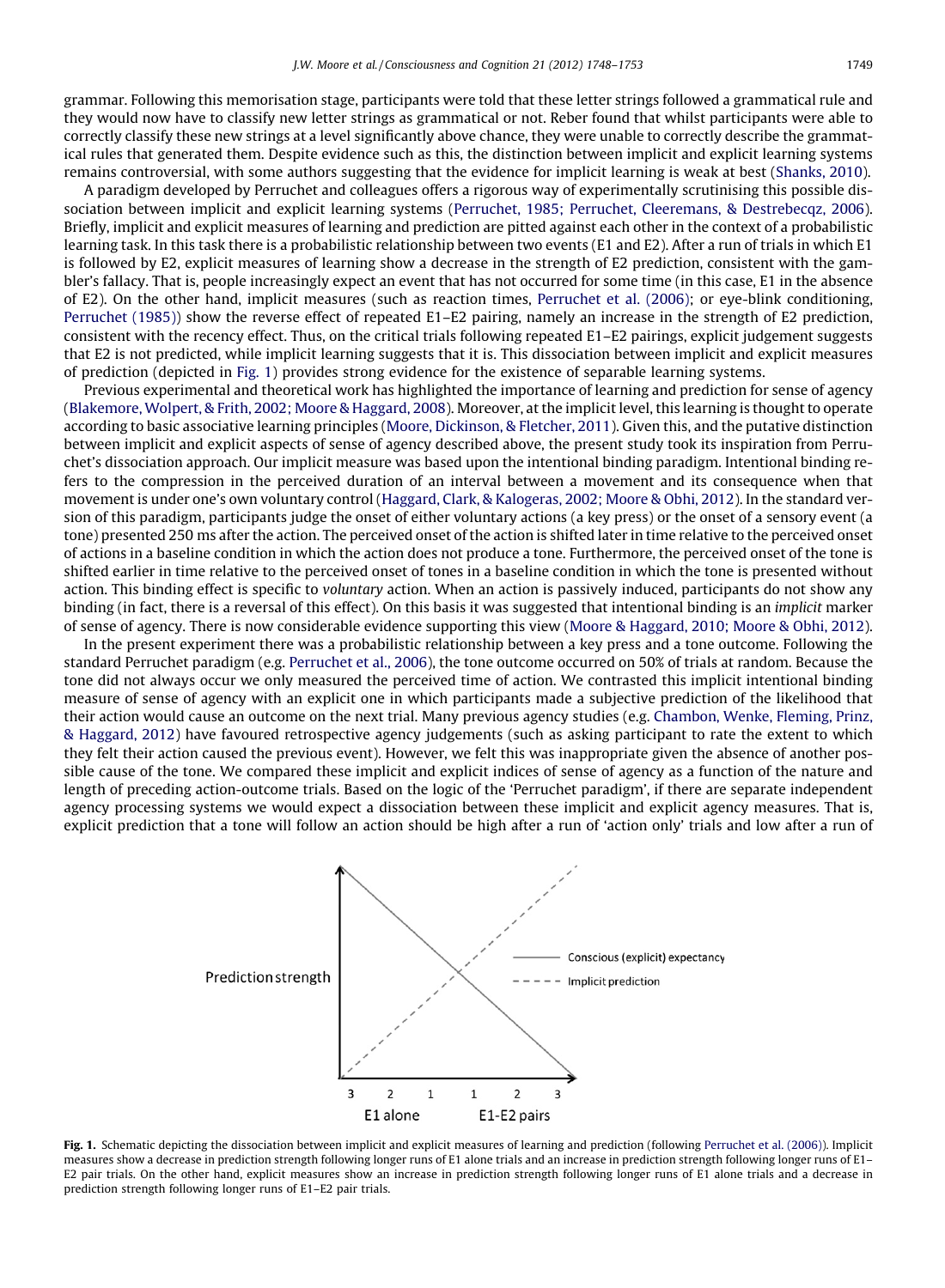<span id="page-2-0"></span>'action + tone' trials (in line with the gambler's fallacy). On the other hand, intentional binding should be strong after a run of 'action + tone' trials and weak after a run of 'action only' trials (following the principles of associative learning). In this way, we predicted a significant negative linear trend for explicit prediction and a significant positive linear trend for intentional binding. Furthermore, [Perruchet et al. \(2006\)](#page-5-0) additionally observed a significant cubic trend for the explicit prediction measure. This was due to the presence of a 'positive recency effect', whereby explicit prediction after a single E1 event is lower than after a single E1–E2 pairing (see also, [Hyman, 1953](#page-5-0)). In line with this we also predicted a significant cubic trend for our explicit prediction measure only.

## 2. Methods

## 2.1. Participants

Twenty-three participants were initially recruited to the study. Three were subsequently excluded; one on the basis of failure to follow task instructions, one on the basis of uncorrected visual impairment (self-reported by participant) and one due to experimenter error. Of the final sample of 20 participants, all were right-handed, 12 were female and the average age was 27.5 years (range: 21–36 years).

### 2.2. Procedure

On each trial in the operant condition participants pressed a key whenever they felt the urge to do so. They were instructed to press as spontaneously as possible and to refrain from pre-planning their movements. On 50% of trials selected at random,



Fig. 2. Trial structure in the operant condition. At the start of each trial the clock-hand rotated around the clock-face (and would do so until the end of the trial). Whenever they felt the 'urge' participants would press a key with their right index finger. On 50% of trials this would cause a tone. The order of tone presentation was randomised. At the end of the trial the participant would report the time of their key press (implicit prediction) and also estimate the likelihood of the tone on the next trial (explicit prediction).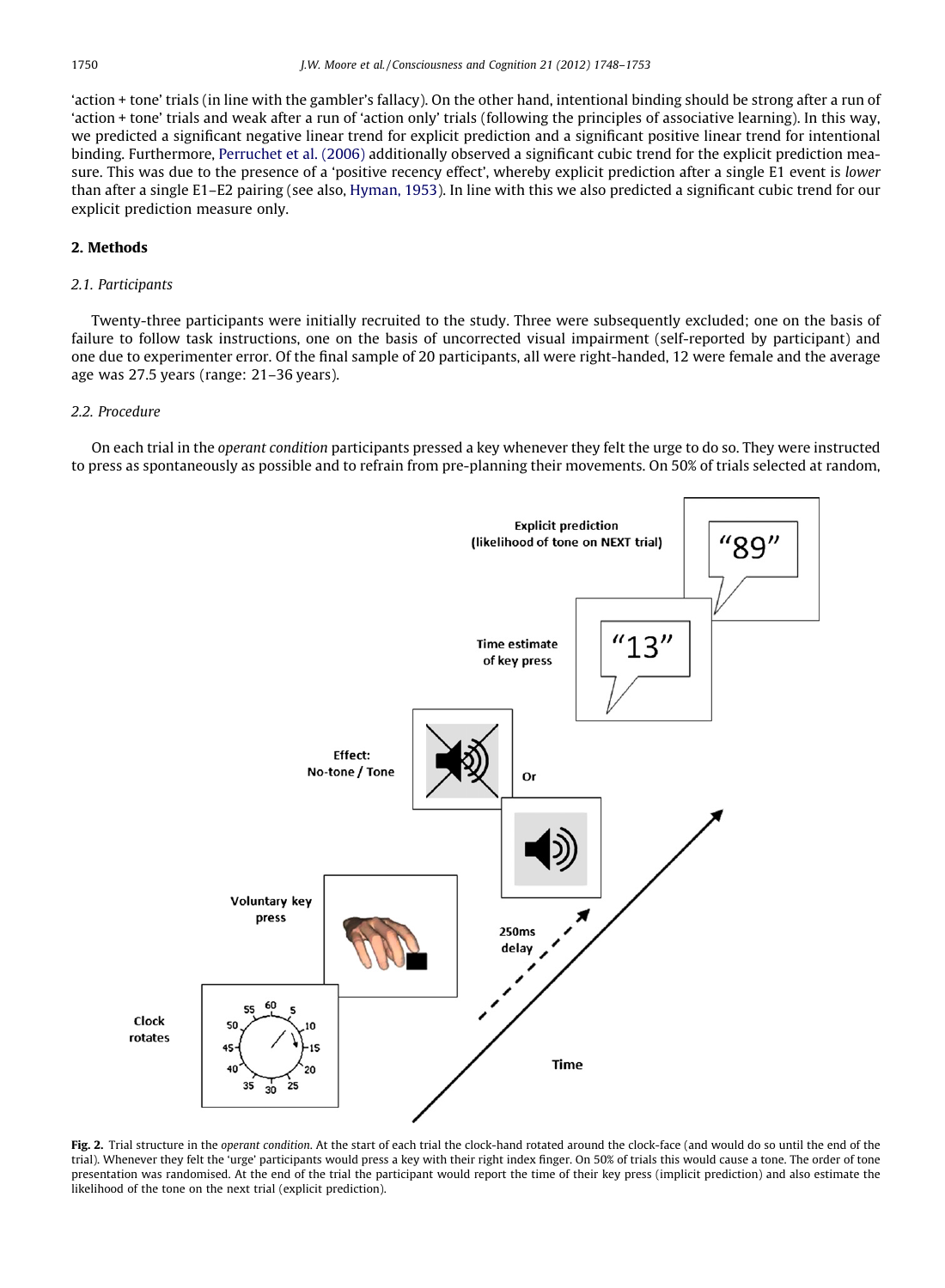#### Table 1

Classification scheme for the previous three trials (n-1, n-2 and n-3) based on [Perruchet et al. \(2006\)](#page-5-0).

| n-3 Trial              | n-2 Trial       | n-1 Trial       | Trial 'n' classification<br>(based on Perruchet et al. (2006)) |
|------------------------|-----------------|-----------------|----------------------------------------------------------------|
| 'Action only' trials   |                 |                 |                                                                |
| 'Action only'          | 'Action only'   | 'Action only'   | 3                                                              |
| 'Action + tone'        | 'Action only'   | 'Action only'   | 2                                                              |
| 'Action + tone'        | 'Action + tone' | 'Action only'   |                                                                |
| 'Action only'          | 'Action + tone' | 'Action only'   |                                                                |
| 'Action + tone' trials |                 |                 |                                                                |
| 'Action only'          | 'Action only'   | 'Action + tone' |                                                                |
| 'Action + tone'        | 'Action only'   | 'Action + tone' |                                                                |
| 'Action only'          | 'Action + tone' | 'Action + tone' | 2                                                              |
| 'Action + tone'        | 'Action + tone' | 'Action + tone' | 3                                                              |

this key press caused a tone, which was presented after a short 250 ms delay. At the same time a clock hand rotated rapidly around a clock face presented on a computer screen in front of them. The clock hand completed one revolution every 2.56 s. The clock hand continued to rotate for a random period of time after the key press. On each trial, participants had to judge the onset of their key press by reporting the position of the clock hand when they depressed the key. Next, participants were prompted to 'Rate the extent to which you believe there will be a tone on the NEXT trial'. They indicated this by reporting a number between 0 ('Definitely no tone') and 100 ('Definitely a tone'). The schematic in [Fig. 2](#page-2-0) depicts the trial structure. There were 300 trials in total, split into 6 blocks of 50 trials (allowing regular periods of rest). Because the tone did not always occur we focussed only on the perceived time of the action.

Each participant also performed a baseline condition for the intentional binding task. Participants pressed a key whenever they felt the urge to do so, but this key press never caused a tone. In this condition, participants reported the time they pressed the key (because there were no tones, no explicit predictions were collected). There was a single block of 50 trials. Half the participants completed the baseline condition at the start of the experiment and half at the end.

#### 2.3. Data analysis

Following [Perruchet et al. \(2006\),](#page-5-0) each trial was classified according to the nature and length of the preceding trial runs. Specifically, trials were classified according to whether the preceding trial consisted of a run of 1, 2 or 3 'Action only' trials or a run or 1, 2 or 3 'Action + tone' trials (see Table 1 for details).

For the intentional binding measure we analysed shifts in the perceived time of action. This shift was calculated as the judgement error in the operant condition minus judgement error in the baseline condition. These shifts were analysed as a function of the nature and length of the trials that preceded it. For the explicit prediction measure we analysed explicit predictions as a function of the same information. It is important to point out what determines the starting point of previous learning history for the two different measures (i.e. trial n-1) relative to each individual trial in the experiment. For explicit prediction, the start point is the current trial. This is because on each trial the learning event ('Action only' or 'Action + tone') occurs prior to the prediction being made. For intentional binding, previous learning history starts from the previous trial. This is because on the current trial the learning event ('Action only' or 'Action + tone') happens after the participant's action.

## 3. Results

[Fig. 3](#page-4-0)A and B show the results for intentional binding and explicit prediction respectively. As can be seen, the nature and length of preceding trial runs had different effects on intentional binding and explicit prediction. This was supported by statistical analyses. Separate trend analyses were performed for intentional binding and explicit prediction measures, with 'preceding trial run' as a within-subjects factor ('Action only' trials: 3, 2, 1; 'Action + tone' trials: 1, 2, 3).

For intentional binding there was a significant main effect of 'preceding trial run', F(5,95), 2.37, p = .045,  $v^2_{\text{partial}} = .11$ . More importantly, and as predicted, for intentional binding there was a significant positive linear trend,  $F(1,19) = 5.96$ ,  $p$  = .03,  $v_{\text{partial}}^2 = 0.24$ , indicating a stronger action-outcome association following longer runs of operant trials. Also as predicted, there was no significant cubic trend for the intentional binding measure,  $F(1,19) = .22$ ,  $p = .65$ , indicating the lack of a positive recency effect.

For explicit prediction the pattern of results was more complicated. Overall, there was no significant main effect of 'preceding trial run',  $F(5,95) = 1.56$ ,  $p = 0.18$ . More important were the trend analyses. The strength of prediction decreased with longer runs of 'action + tone' trials and increased with longer runs of 'action only' trials. This is largely consistent with the gambler's fallacy. However, contrary to our initial prediction there was no consistent linear decrease for explicit prediction,  $F(1,19)$  = .23,  $p$  = .64. We also predicted a significant cubic trend for explicit prediction (following [Perruchet et al. \(2006\)](#page-5-0)), indicating a positive recency effect. This was confirmed by our trend analyses,  $F(1,19)$  = 19.96, p < .001,  $v_{\rm partial}^2 = .51$ .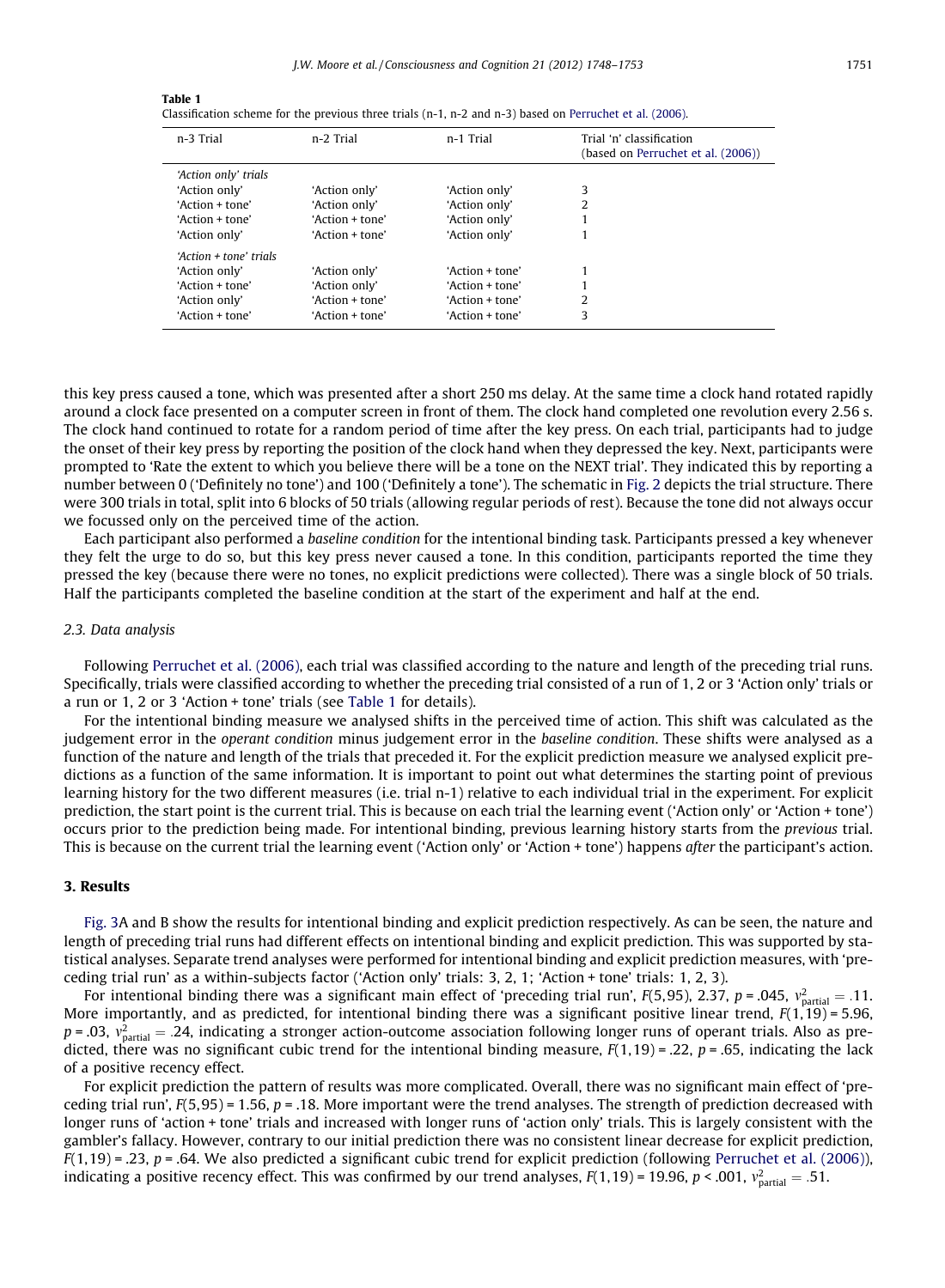<span id="page-4-0"></span>

Fig. 3. (A) Action binding plotted as a function of learning history. (B) Explicit predictions  $(1 = 'definition to the')$  no tone'/100 = 'definitely a tone') plotted as a function of learning history. Error bars represent standard error of the mean. Action binding refers to the difference in judgement error in the operant vs. baseline conditions. The more positive the difference, the larger the action binding effect.

## 4. Discussion

In this experiment we investigated implicit and explicit aspects of sense of agency, and the relation between them. Previous theoretical work has proposed separable implicit and explicit agency processing systems [\(Synofzik et al., 2008](#page-5-0)). To test this, we used a method previously developed by Perruchet, which provides one of the more convincing demonstrations of separable implicit and explicit learning systems. Specifically, we explored how intentional binding and explicit prediction of action outcomes varied as a function of the nature and length of previous trial runs. We found a pattern of results that is largely consistent with the Perruchet effect. Based on the logic of this paradigm, our results provide evidence in favour of separable implicit and explicit agency processing systems.

The pattern of results for intentional binding implies an automatic strengthening of association with more repeated operant experience. This finding is consistent with the notion that intentional binding is linked to lower level implicit aspects of sense of agency, mediated by automatic associative learning mechanisms ([Moore, Dickinson, & Fletcher, 2011; Synofzik,](#page-5-0) [Vosgerau, & Newen, 2008](#page-5-0)). Our findings also shed light on the nature of the relationship between implicit and explicit aspects of sense of agency. The different pattern of results for implicit and explicit measures suggests that these systems are, at least to some extent, independent. At first glance, this appears to cast doubt on the validity of using intentional binding to probe higher-order aspects of sense of agency, as has been previously suggested [\(Moore & Haggard, 2010](#page-5-0)). However, the specific pattern of results might suggest that these two aspects of sense of agency are not fully independent. The cubic trend in our explicit prediction data indicates a 'positive recency' effect. This effect has also been observed for explicit measures in previous studies using the Perruchet paradigm (e.g. [Perruchet et al., 2006\)](#page-5-0), and is expected given an automatic strengthening of association following the pairing of two-events. Such a pattern of results might suggest that the implicit agency processing